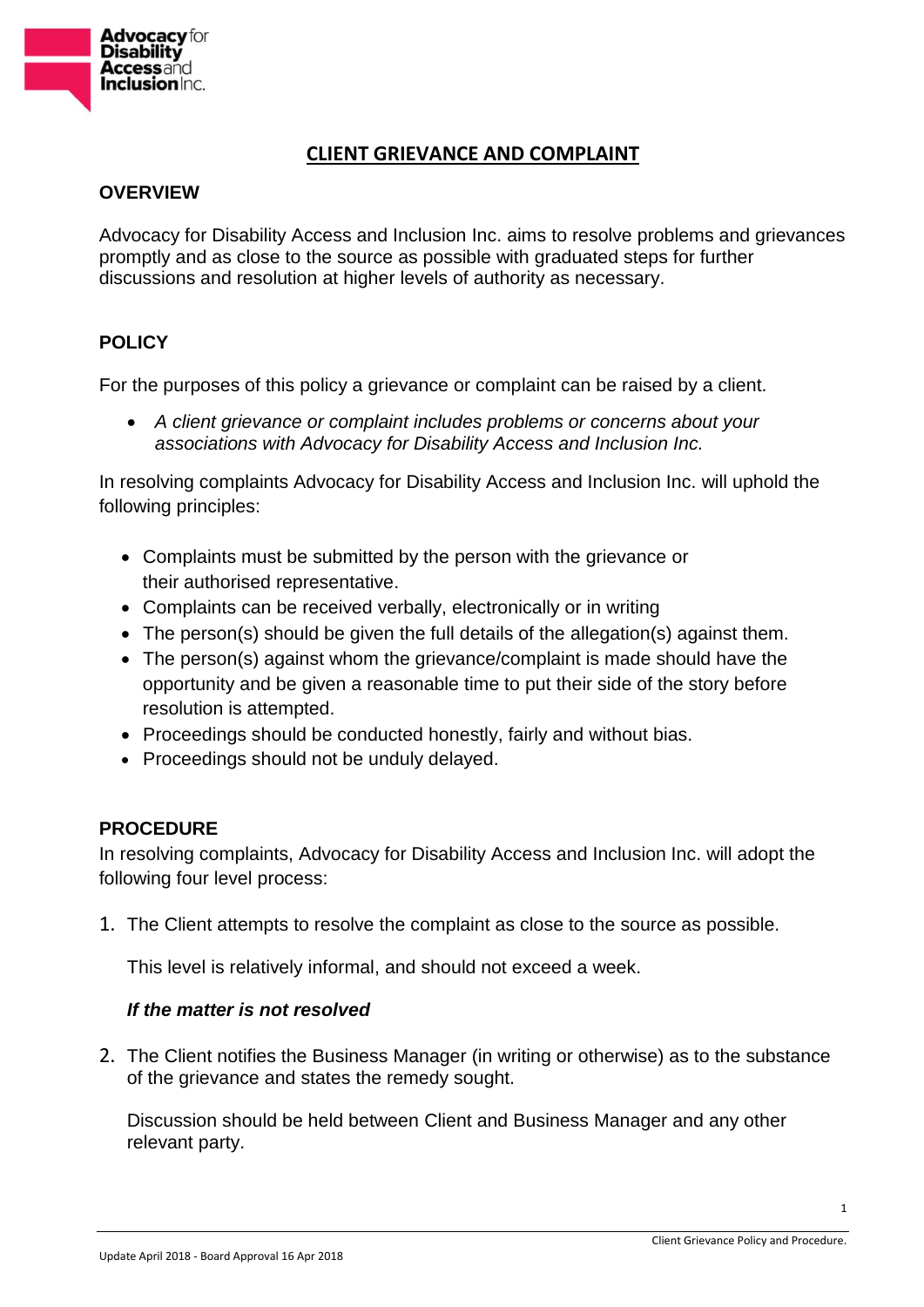

This level will usually be informal, but either party may request written statements and agreements and should not exceed one week.

### *If the matter is not resolved*

3. The Business Manager must refer the matter to the Chief Executive Officer or/and Chair of the Board of Management.

A grievance taken to this level must be in writing and accompanied by any additional information thought relevant.

The Chair of the Board of Management will review the documentation and provide a written response to the Client, and will communicate with any other parties involved or deemed relevant.

This level is formal and should not exceed one week following the next scheduled meeting.

#### *If the matter is not resolved*

4. The client may appeal the decision of the grievance investigation by making a formal written appeal with 14 days. The Client will be advised of his/her rights to pursue the matter with external authorities if they so wish.

#### **For example:**

#### **Complaints Resolution & Referral Service**

Freecall: 1800 880 052 TIS: 13 14 50 NRS: 1800 555 677 Fax: (02) 8417 2697 Email: [crrs@workfocus.com](mailto:crrs@workfocus.com)

# **Equal Opportunity Commission SA**

Level 17, 45 Pirie Street, Adelaide SA 5000 Tel: 8207 1977 Toll Free for country callers: 1800 188 163 TTY - for hearing/speech impaired 8207 1911 Fax: (08) 8207 2090 Email: [eoc@agd.sa.gov.au](mailto:eoc@agd.sa.gov.au)

#### **Ombudsman SA**

Street address: Level 9, 55 Currie Street, Adelaide SA 5000 Telephone: (08) 8226 8699 Toll free: 1800 182 150 (outside metro SA only) Fax: (08) 8226 8602 Email: [ombudsman@ombudsman.sa.gov.au](mailto:ombudsman@ombudsman.sa.gov.au)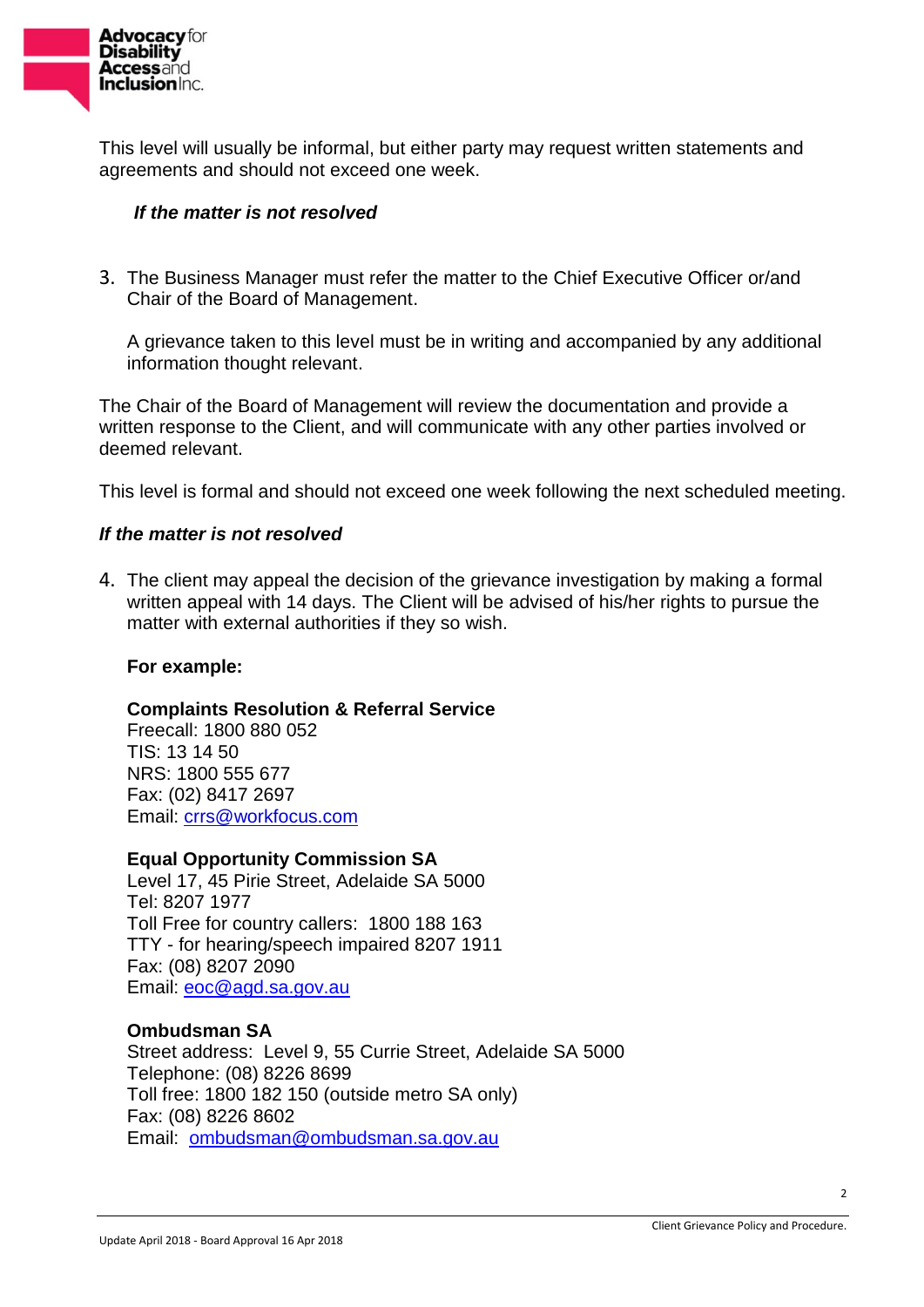

| <b>Date Created</b>    | January 2015      |
|------------------------|-------------------|
| <b>Version</b>         | 2                 |
| <b>Authorised</b>      |                   |
| <b>Date Authorised</b> | 16 April 2018     |
| <b>Review Date</b>     | <b>April 2020</b> |